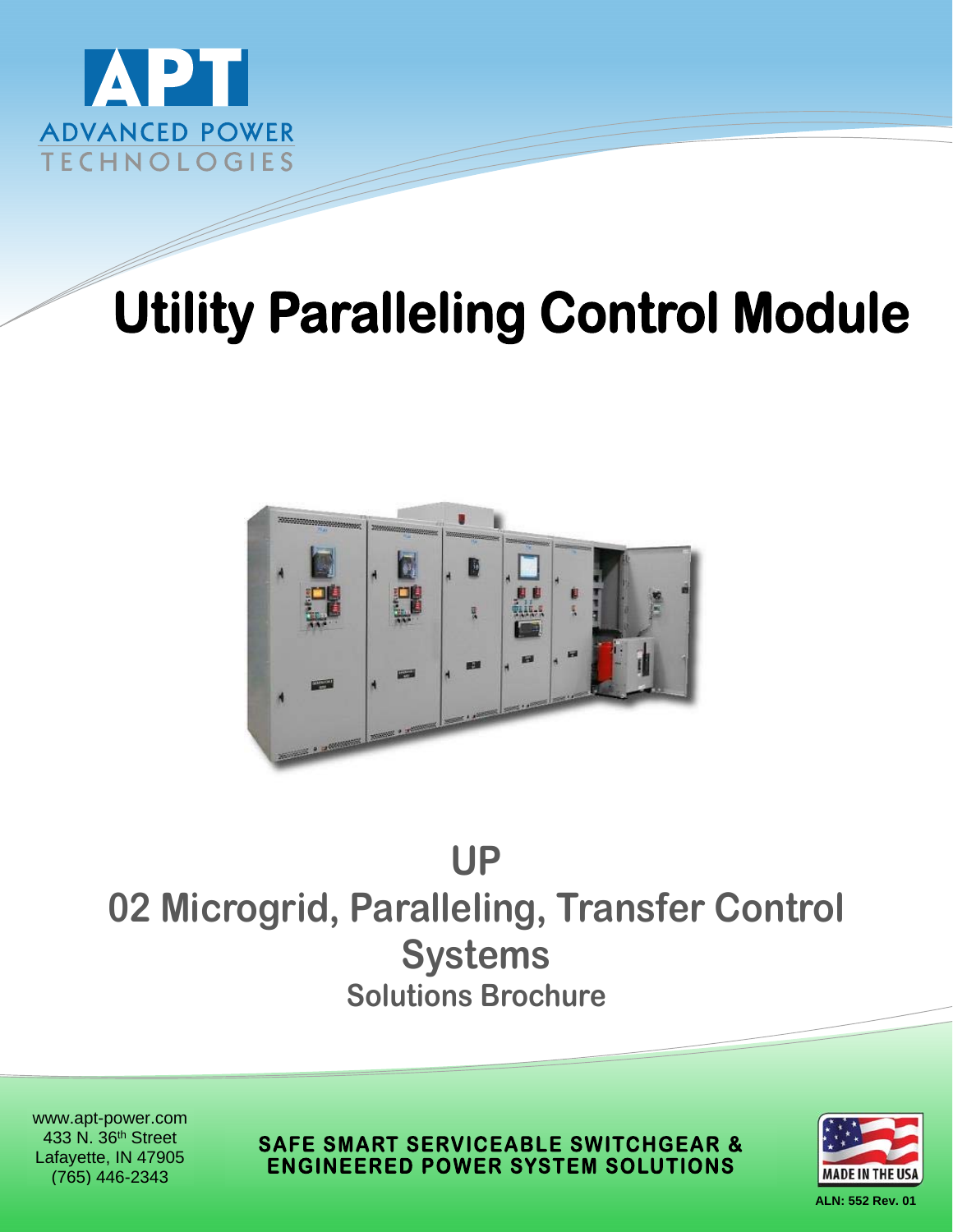

## **Automatic Paralleling Switchgear**



Figure 1: Medium Voltage Multiple Genset Utility Paralleling Lineup

#### **Automatic Paralleling Switchgear Low & Medium Voltage**

#### **Product Features**

- Available in Low Voltage (UL891 Listed) or Medium Voltage
- $\odot$  Integrated Microprocessor Control
- Completely automatic operation
	- o Automatic Paralleling
	- o kW Soft Loading Control
	- o kVAR Control
	- o Voltage Matching
- Optional SCADA-ready Modbus Comm. Port for Monitoring and Control
- Standard Silver-Plated Copper Bus
- Various Modes of Operation Available
	- o Base Load Control
	- o Import/Export Control
	- o Seamless Load Transfer
	- o Automatic Standby

| <b>Product Specifications</b> |                                                                                                                                                                                                                                                                         |
|-------------------------------|-------------------------------------------------------------------------------------------------------------------------------------------------------------------------------------------------------------------------------------------------------------------------|
| Voltage                       | 208 - 600V, 3 phase, 3 or 4 wire (LV)<br>2.4-15kV, 3 phase, 3 wire (MV)                                                                                                                                                                                                 |
| Current                       | Up to 4000A UL Listed (LV)<br>Up to 3000A UL Listed (MV)                                                                                                                                                                                                                |
| Enclosure                     | NEMA 1 for indoor use<br>NEMA 3R for outdoor use                                                                                                                                                                                                                        |
| <b>Dimensions</b>             | Standard low voltage $-28$ " x 80"H x (46"<br>or 54" or 62"D)<br>Std medium voltage - 36"W x 95"H x 92"D                                                                                                                                                                |
| Metering<br><b>Type</b>       | Ture RMS, 3 Element                                                                                                                                                                                                                                                     |
| Metering<br>Accuracy          | 0.3% - voltage and current<br>0.6% - power and energy                                                                                                                                                                                                                   |
| Metering<br>Options           | PS-P – power sensing (A,V, Hz, kW, PF,<br>kVAR, erc.)<br>PS-E - energy sensing (kW-hrs., kVAR-<br>hrs)                                                                                                                                                                  |
| Generator<br>Protection       | Overcurrent (50/51), under/overvoltage,<br>under/over frequency, reverse power, loss<br>of excitation, current balance, ground fault<br>(optional), loss of utility, utility overvoltage<br>(3 phase), utility under voltage (3 phase),<br>utility over/under frequency |
| Options                       | <b>SCADA-ready Modbus communications</b><br>port                                                                                                                                                                                                                        |

www.apt-power.com 433 N. 36<sup>th</sup> St., Lafayette, Indiana 47905 Tel. (765) 446-2343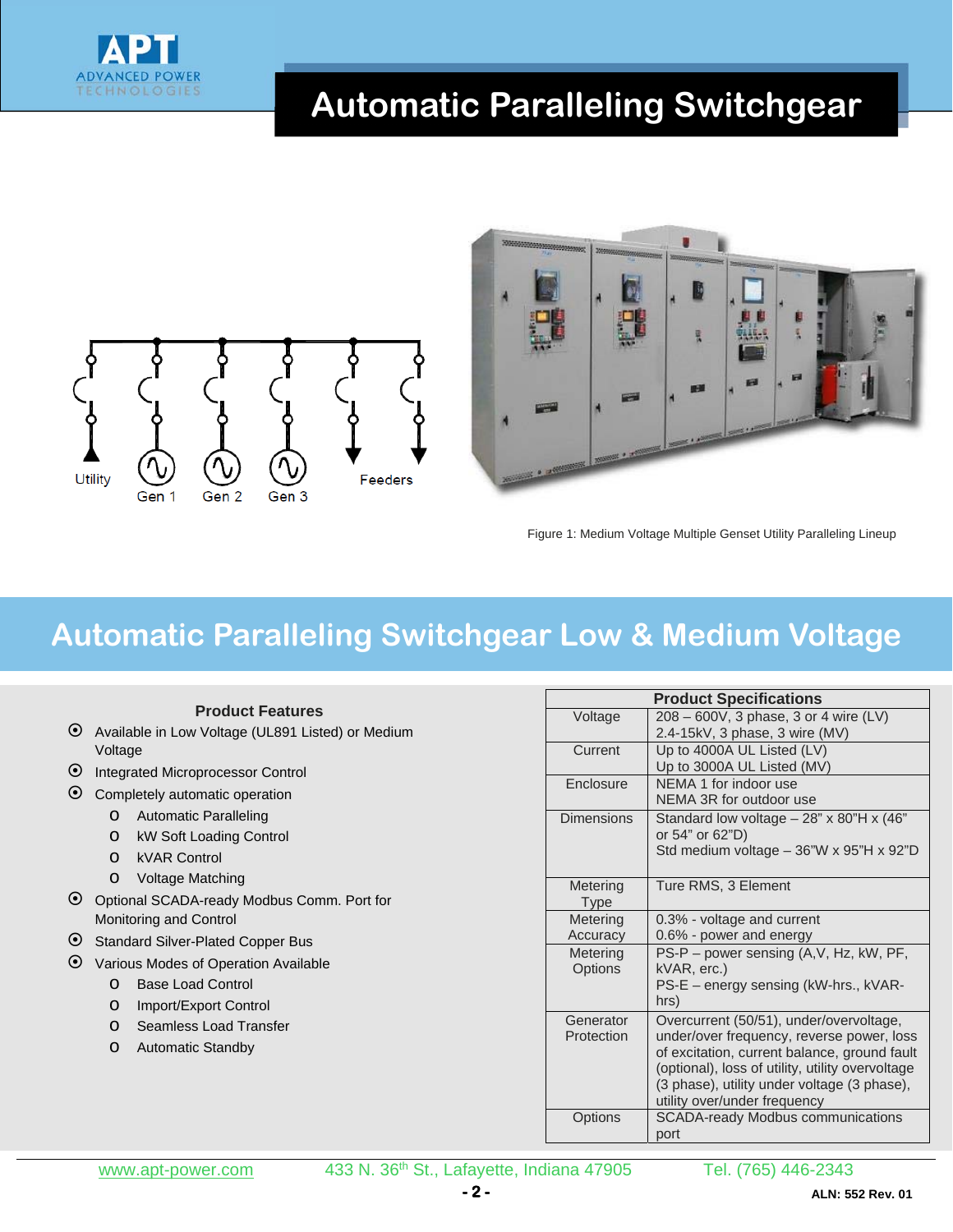

### **Product Information**



#### Overview of Operation

APT utility paralleling switchgear is intended to provide the necessary controls to relieve a utility grid of part of its burden (kW and kVAR) by displacing it onto a generator set. Once the generator set is paralleled to the utility, it is necessary for the switchgear to be able to control engine load level (kW) and generator excitation level (kVAR). This is accomplished by connecting to the engine speed and generator voltage adjust circuits of the generator set. Several operational modes are available:

1. Base load - This mode soft loads the generator set to a constant load level against utility.

2. Import/export control - This mode seeks to maintain constant utility contribution to a site load. This is accomplished by monitoring utility contribution and trimming generator set load levels up and down as site loads change. Import control means the generator set is contributing less than the total site load requirements and the utility supplies the difference. Export control means the generator set is contributing more than the total site load requirements and the utility is absorbing the difference.

3. Seamless load transfer - This mode softly transfers an entire site load to a generator set and back to the utility source. This is accomplished in a "bumpless" fashion by monitoring the generator and utility contribution to the site's load while loading the generator set. As the generator set softly ramps up in load, the utility contribution consequently softly ramps down. When the generator set has assumed all the site's load, a utility circuit breaker is then disconnected. Now the generator is supplying site load isolated from the utility source. When it is time to shutdown the generator set, the generator is first synchronized to the utility across the utility circuit breaker. The loading/unloading sequence is now reversed until all the load is gradually transferred to the utility and the generator set is finally disconnected.

4. Automatic standby – This mode of operation continuously monitors the utility. Should the utility fail, the switchgear automatically initiates a sequence that starts and parallels the generators in standby mode, disconnects the utility feed from the load, and then connects the generator bus to the load. When the utility returns and is diagnosed to be "healthy," the switchgear softly transfers back to utility power in a closed transition fashion and then shuts down the generators. There is no interruption of power during the return to utility source.